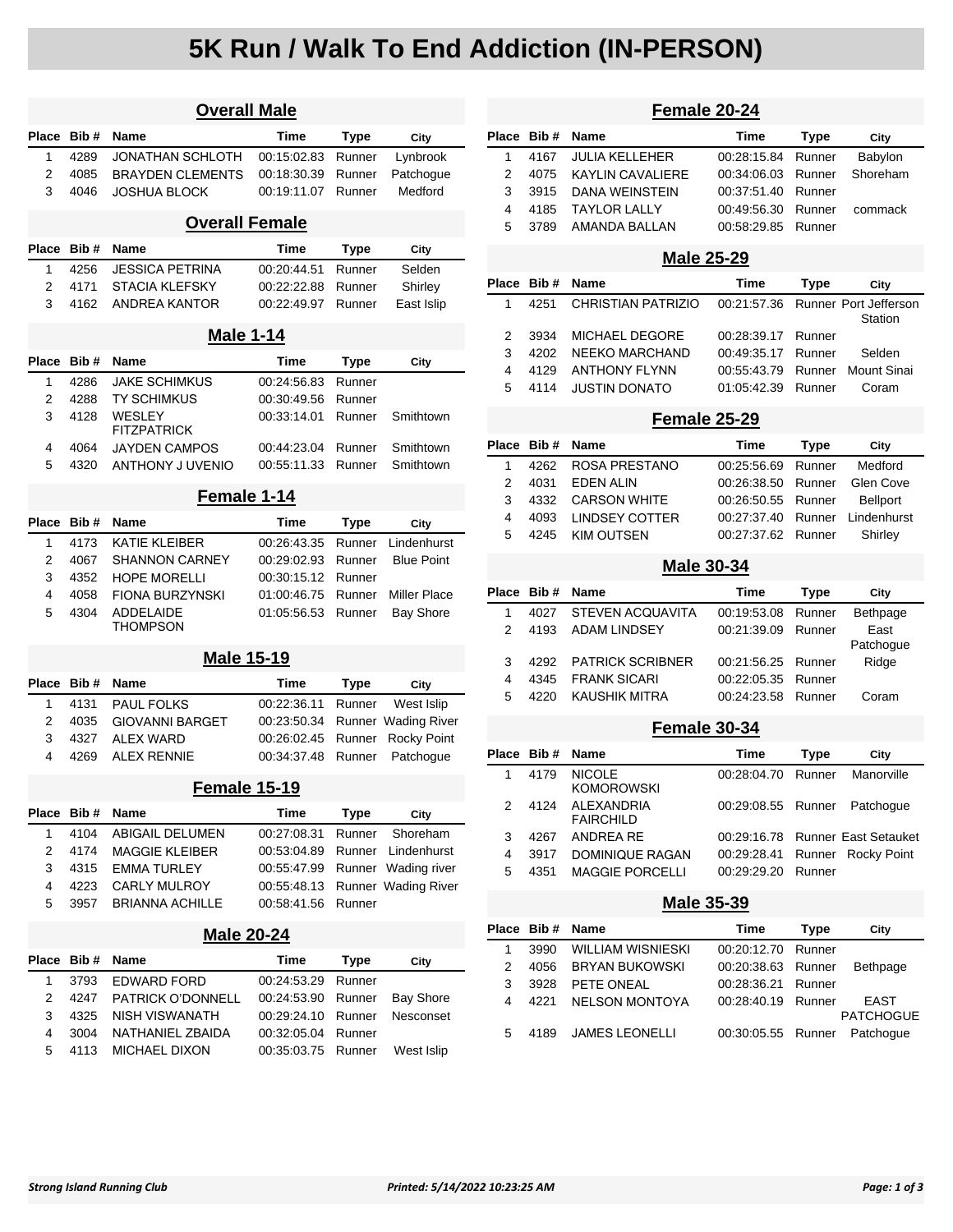# **5K Run / Walk To End Addiction (IN-PERSON)**

| Female 35-39      |      |                                      |             |             |                             |  |
|-------------------|------|--------------------------------------|-------------|-------------|-----------------------------|--|
| <b>Place</b>      | Bib# | Name                                 | Time        | Type        | City                        |  |
| 1                 | 4255 | <b>LAUREN PERGOLA</b>                | 00:24:41.00 | Runner      | Saint James                 |  |
| 2                 | 4040 | <b>LAURIE BERRETTA</b>               | 00:28:16.67 | Runner      | Patchogue                   |  |
| 3                 | 4166 | <b>JESSICA KELLEHER</b>              | 00:28:27.49 | Runner      | Cutchogue                   |  |
| 4                 | 4205 | <b>MICHELLE MARS</b>                 | 00:28:36.54 | Runner      | Patchoque                   |  |
| 5                 | 4237 | <b>JACKIE OCONNOR</b>                | 00:31:39.31 | Runner      | <b>Holbrook</b>             |  |
|                   |      | <b>Male 40-44</b>                    |             |             |                             |  |
| Place             | Bib# | <b>Name</b>                          | <b>Time</b> | <b>Type</b> | City                        |  |
| 1                 | 4090 | <b>JOHN CONDIT</b>                   | 00:20:51.44 | Runner      | Patchogue                   |  |
| 2                 | 4010 | <b>CRAIG FREDRIKSEN</b>              | 00:23:25.62 | Runner      |                             |  |
| 3                 | 4033 | <b>CHRISTOPHER</b><br><b>BAISLEY</b> | 00:29:04.22 | Runner      | Selden                      |  |
| 4                 | 3985 | <b>JOHN BRACCHI</b>                  | 00:30:22.07 | Runner      |                             |  |
| 5                 | 4279 | <b>BRANDON RULAND</b>                | 00:32:03.29 | Runner      | Amityville                  |  |
|                   |      | Female 40-44                         |             |             |                             |  |
| <b>Place</b>      | Bib# | Name                                 | Time        | <b>Type</b> | City                        |  |
| 1                 | 4263 | <b>EMILY PRINZEVALLI</b>             | 00:23:36.72 |             | <b>Runner East Setauket</b> |  |
| 2                 | 4088 | <b>MARGUERITE</b><br><b>CLOWES</b>   | 00:25:03.41 | Runner      | Manorville                  |  |
| 3                 | 4201 | <b>HEIDI MARCHAND</b>                | 00:27:16.89 | Runner      | Coram                       |  |
| 4                 | 3992 | <b>AMANDA OPPEL</b>                  | 00:28:19.52 | Runner      |                             |  |
| 5                 | 4136 | <b>KATHERINE</b>                     | 00:28:22.96 | Runner      | Bayport                     |  |
|                   |      | <b>GIOVINCO</b>                      |             |             |                             |  |
| <b>Male 45-49</b> |      |                                      |             |             |                             |  |
| <b>Place</b>      | Bib# | <b>Name</b>                          | <b>Time</b> | <b>Type</b> | City                        |  |
| 1                 | 4337 | <b>SHANE WILD</b>                    | 00:26:45.80 | Runner      | Smithtown                   |  |
| 2                 | 3938 | <b>DAVID GIACCONE</b>                | 00:27:30.91 | Runner      |                             |  |
| 3                 | 4038 | <b>CRAIG BERMANN</b>                 | 00:27:52.57 | Runner      | Patchogue                   |  |
| 4                 | 3978 | <b>JAY MANRO</b>                     | 00:30:07.24 | Runner      |                             |  |
| 5                 | 4261 | <b>JOHN POWERS</b>                   | 00:58:29.06 | Runner      | Oakdale                     |  |
|                   |      | Female 45-49                         |             |             |                             |  |
| Place             | Bib# | <b>Name</b>                          | Time        | Type        | City                        |  |
| 1                 | 4147 | <b>KAREN HARTE</b>                   | 00:23:15.09 | Runner      | West Islip                  |  |
| 2                 | 4029 | <b>JENNIFER ADELBERG</b>             | 00:24:31.78 | Runner      | Saint James                 |  |
| 3                 | 4273 | MICHELE RIZZO -<br><b>BERG</b>       | 00:26:47.36 | Runner      | Bellport                    |  |
| 4                 | 4092 | <b>NANCY COOK</b>                    | 00:28:37.33 | Runner      | Shirley                     |  |
| 5                 | 3993 | KATHLEEN LONG                        | 00:29:23.84 | Runner      |                             |  |
|                   |      | <b>Male 50-54</b>                    |             |             |                             |  |
| Place             | Bib# | Name                                 | <b>Time</b> | Type        | City                        |  |
| 1                 | 3969 | <b>ERIC BRUNO</b>                    | 00:22:17.86 | Runner      |                             |  |
| 2                 | 4130 | MICHAEL FOLKS                        | 00:26:14.99 | Runner      | West Islip                  |  |
| 3                 | 3981 | <b>CRAIG LONIGRO</b>                 | 00:28:42.87 | Runner      |                             |  |
| 4                 | 4105 | ADAM DELUMEN                         | 00:33:45.34 | Runner      | Shoreham                    |  |
| 5                 | 4030 | RICHARD AFANADOR                     | 00:35:57.83 | Runner      | Garden City                 |  |
|                   |      |                                      |             |             |                             |  |

| Female 50-54      |       |                                      |             |             |                                         |  |  |
|-------------------|-------|--------------------------------------|-------------|-------------|-----------------------------------------|--|--|
| Place             | Bib # | Name                                 | Time        | <b>Type</b> | City                                    |  |  |
| 1                 | 4112  | MARGARET DIXON                       | 00:27:52.74 | Runner      | West Islip                              |  |  |
| 2                 | 4091  | RACHEL CONE                          | 00:27:56.39 | Runner      | Holbrook                                |  |  |
| 3                 | 4140  | KARA HAHN                            | 00:29:06.62 |             | <b>Runner East Setauket</b>             |  |  |
| 4                 | 3949  | SAM RYAN                             | 00:31:35.89 | Runner      |                                         |  |  |
| 5                 | 4307  | <b>NATALIE TODD</b>                  | 00:33:50.06 | Runner      | Cutchogue                               |  |  |
|                   |       | <b>Male 55-59</b>                    |             |             |                                         |  |  |
| Place             | Bib#  | Name                                 | Time        | <b>Type</b> | City                                    |  |  |
| 1                 | 4249  | <b>DAVID PARKER</b>                  | 00:21:51.53 |             | Runner Sound Beach                      |  |  |
| 2                 | 4122  | JOHN ERICKSEN                        | 00:22:50.72 | Runner      | Kings Park                              |  |  |
| 3                 | 4215  | <b>BILL MCNALLY</b>                  | 00:25:39.69 | Runner      | Shoreham                                |  |  |
| 4                 | 4253  | CHRISTOPHER<br>PENDERGAST            | 00:29:48.11 | Runner      | Farmingdale                             |  |  |
| 5                 | 4099  | <b>DOM D'ACHILLE</b>                 | 00:35:20.34 | Runner      | West Islip                              |  |  |
|                   |       | Female 55-59                         |             |             |                                         |  |  |
| Place             | Bib#  | Name                                 | Time        | <b>Type</b> | City                                    |  |  |
| 1                 | 4139  | <b>OLGA GREENE</b>                   | 00:24:18.15 | Runner      | Kings Park                              |  |  |
| 2                 | 4159  | ALLISON JERAN                        | 00:29:27.05 | Runner      | Islip                                   |  |  |
| 3                 | 4077  | KATHLEEN CERGOL                      | 00:29:33.46 | Runner      | <b>Miller Place</b>                     |  |  |
| 4                 | 4135  | <b>ADELINE GIATTINO</b>              | 00:29:58.79 |             | <b>Runner Port Jefferson</b>            |  |  |
|                   |       | SUE SCHELLING                        |             |             | Station                                 |  |  |
| 5                 | 4284  |                                      | 00:31:18.13 | Runner      | Medford                                 |  |  |
| <b>Male 60-64</b> |       |                                      |             |             |                                         |  |  |
| Place             | Bib#  | Name                                 | Time        | Type        | City                                    |  |  |
| 1                 | 4224  | <b>GLENN MURPHY</b>                  | 00:22:43.74 | Runner      | <b>Miller Place</b>                     |  |  |
| 2                 | 4084  | ROBERT CLASEN                        | 00:23:51.86 | Runner      | <b>Bellport</b>                         |  |  |
| 3                 | 4149  | ROBERT HAUGHN                        | 00:24:45.29 |             | <b>Runner Port Jefferson</b><br>Station |  |  |
| 4                 | 4101  | MICHAEL DELGIORNO                    | 00:25:32.60 | Runner      | <b>Bellport</b>                         |  |  |
| 5                 | 4109  | <b>MARK DIBENEDETTO</b>              | 00:29:14.03 |             | <b>Runner East Setauket</b>             |  |  |
|                   |       | Female 60-64                         |             |             |                                         |  |  |
| Place             | Bib # | Name                                 | Time        | Type        | City                                    |  |  |
| 1                 | 4163  | <b>ANN KAZAKS</b>                    | 00:30:08.79 | Runner      | patchogue                               |  |  |
| 2                 | 4151  | <b>SUSAN HELLEIS</b>                 | 00:33:52.47 | Runner      | Patchogue                               |  |  |
| 3                 | 4110  | <b>THERESA</b><br><b>DIBENEDETTO</b> | 00:37:51.35 |             | Runner East Setauket                    |  |  |
| 4                 | 4095  | DEBRA CROCE                          | 00:38:01.45 | Runner      | Oakdale                                 |  |  |
| 5                 | 3952  | <b>LISA FICARA</b>                   | 00:39:46.70 | Runner      |                                         |  |  |
|                   |       | <b>Male 65-69</b>                    |             |             |                                         |  |  |
|                   |       |                                      |             |             |                                         |  |  |
| Place             | Bib#  | Name                                 | Time        | <b>Type</b> | City                                    |  |  |
| 1                 | 3991  | <b>STEVEN GERARDI</b>                | 00:21:53.70 | Runner      |                                         |  |  |
| 2                 | 3961  | STEPHEN KAPUSTKA                     | 00:29:28.17 | Runner      |                                         |  |  |
| 3                 | 4326  | JAMES VORBACH                        | 00:29:35.22 | Runner      | Hauppauge                               |  |  |
| 4                 | 4146  | PHIL HARRINGTON                      | 00:35:54.25 | Runner      | <b>Miller Place</b>                     |  |  |
| 5                 | 4157  | <b>MICHAEL IORIO</b>                 | 00:41:28.99 | Runner      | Sayville                                |  |  |